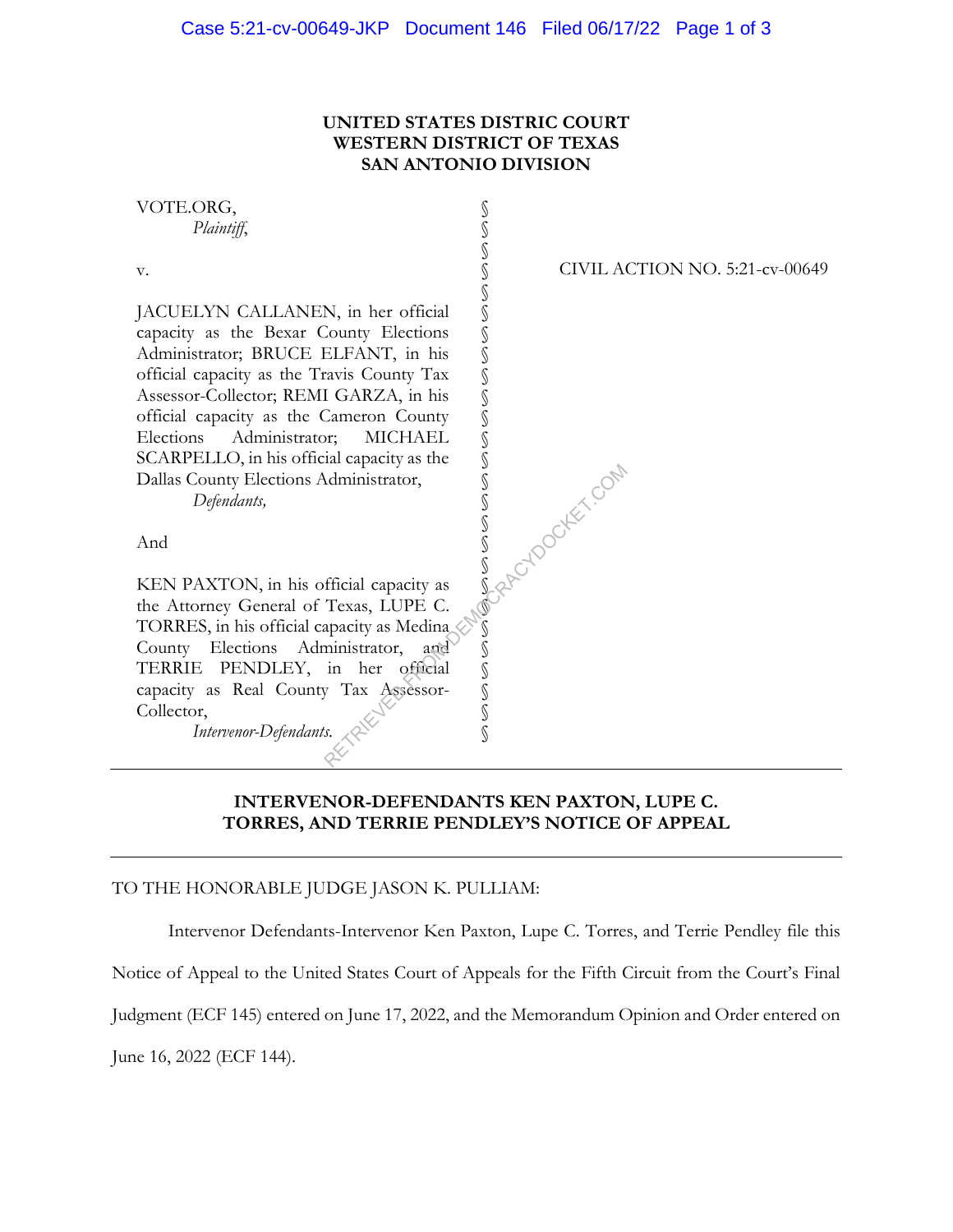Respectfully submitted,

KEN PAXTON Attorney General of Texas

BRENT WEBSTER First Assistant Attorney General

GRANT DORFMAN Deputy First Assistant Attorney General

SHAWN COWLES Deputy Attorney General for Civil Litigation

THOMAS A. ALBRIGHT Chief for General Litigation Division

/s/ *Cory A. Scanlon*  **CORY A. SCANLON** State Bar No. 24104599 cory.scanlon@oag.texas.gov Assistant Attorney General **KATHLEEN T. HUNKER\***  State Bar No. 24118415 kathleen.hunker@oag.texas.gov Special Counsel **JOHNATHAN STONE** State Bar No. 24071779 johnathan.stone@oag.texas.gov Assistant Attorney General **MICHAEL R. ABRAMS** State Bar No. 24087072 michael.abrams@oag.texas.gov Assistant Solicitor General Samlon<br>
CORY A. ScanLON<br>
State Bar No. 24104599<br>
Cory.scanlon@oag.texas.<br>
Assistant Attorney Gene<br>
KATHLEEN T. HUNKEF<br>
State Bar No. 24118415<br>
Special Counsel<br>
Special Counsel<br>
Special Counsel<br>
State Bar No. 24071779<br>
Spec

\*Admitted *pro hac vice*

Office of the Attorney General P.O. Box 12548, Capitol Station Austin, Texas 78711-2548 Telephone (512) 463-2120 Facsimile: (512) 320-0667

Counsel for Intervenor-Defendant Ken Paxton, in his official capacity as Attorney General of Texas